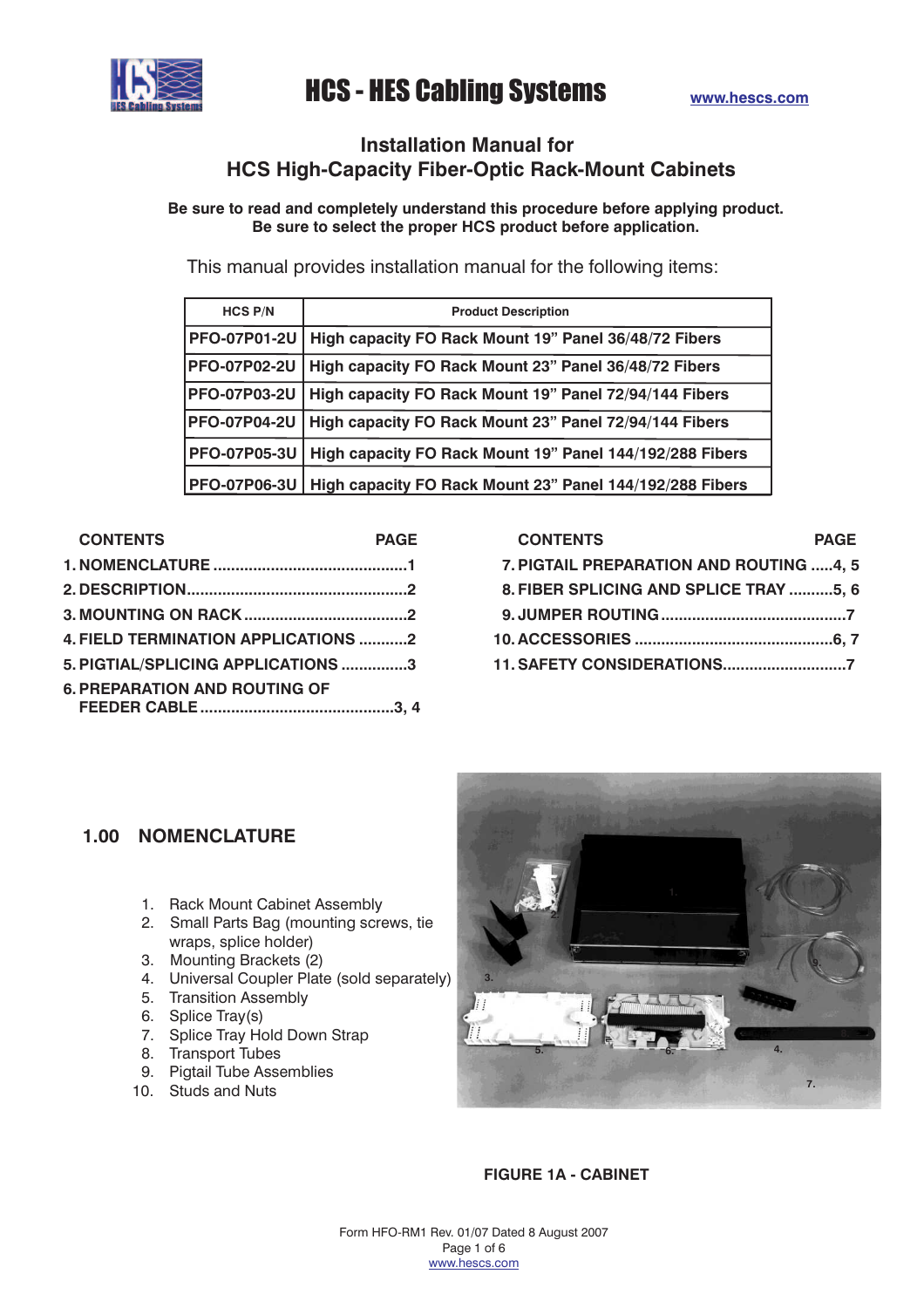# **2.00 DESCRIPTION**

- 2.01 HCS FO Rack Mount Cabinets are designed to protect and organize optical fiber splices and connectors in a standard equipment rack in the central office, equipment room, and CEV.
- 2.02 3 sizes of cabinets are available to accommodate from 36 to 288 fiber splices and connectors.
- 2.03 The Splicing Kits which are purchased separately, provide the Splice Trays and associated components required to splice pigtails (sold separately) to the fibers of the feeder cable. Each Splice Tray accommodates 24 splices.
- 2.04 The Mounting Brackets allow mounting the cabinets to either 19 or 23 equipment racks.
- 2.05 Universal Coupler Plates are available with all standard fiber optic connectors (6 connectors per plate) and are ordered separately. (See Section 10.00)

### **3.00 MOUNTING ON RACK**

- 3.01 Attach the appropriate Mounting Bracket to each side of the cabinet using the screws provided. Shorter brackets are included for mounting to a 19 equipment rack. The longer brackets are used for mounting to a 23 equipment rack.
- 3.02 Mount the cabinet to the equipment rack at the desired height with the screws provided.

#### **4.00 FIELD TERMINATION APPLICATIONS**

4.01 Remove the following minimum length of jacket from the cable: 07P01 & 02: 1.8m

07P03 & 04: 2.0m 07P05 & 06: 2.3m

- 4.02 Remove the rear cover from the cabinet by turning the 1/4 turn fasteners counterclockwise.
- 4.03 Slit the grommet in the cable entry at the rear of the cabinet on the side being used for cable entry, and position the cable into the entry.
- 4.04 Install the L-Bracket Assembly adjacent to the entry being used with the 1/4 bolt, nut, and lock washer provided.
- 4.05 If required, install a bond connector at the end of the cable bracket and secure it to the L-Bracket Assembly.
- 4.06 Capture the central strength member or any other strength member into the clip on the L-Bracket Assembly.
- 4.07 Install the Universal Coupler Plates (purchased separately) in the cabinet bulkhead. Push the locking fasteners at the ends of the Coupler Plates to secure them in place.
- 4.08 Route the individual jacketed fiber elements around the Fiber Radius Hoops 1 ½ times, for a cable entering the left side of the cabinet, and 1 time for a cable entering the right side, then to the Coupler Plates. **Note:** Be sure to maintain a 45 to 50mm bending radius on the individual fiber elements as they go around the top or bottom Radius Hoops and to the Coupler Plates.
- 4.09 Mark the jacketed fiber elements at a point about 25mm beyond where they contact the bulkhead (this provides additional fiber length for application of the connectors).
- 4.10 Field install the connectors to the jacketed fiber elements according to your accepted company practices, and the recommendations from the connector supplier.
- 4.11 Install the connectorized fiber elements to the bushings on the Universal Coupler Plates.

#### **5.00 PIGTAIL/SPLICING APPLICATIONS**

- 5.01 Sections 6.00 through 8.00 detail the steps required where pigtails are used, and spliced into the feeder cable fibers within the cabinet.
- 5.02 Loosen the nuts, and remove the Fiber Radius Hoops from the inside of the cabinet.
- 5.03 Screw the 1/4 studs provided with the Splicing Kit into the PEM nuts on the bottom of the cabinet.
- 5.04 Install the Transition Assembly provided with the Splicing Kit over the 1/4 studs, and secure in place with the 1/4 nuts provided.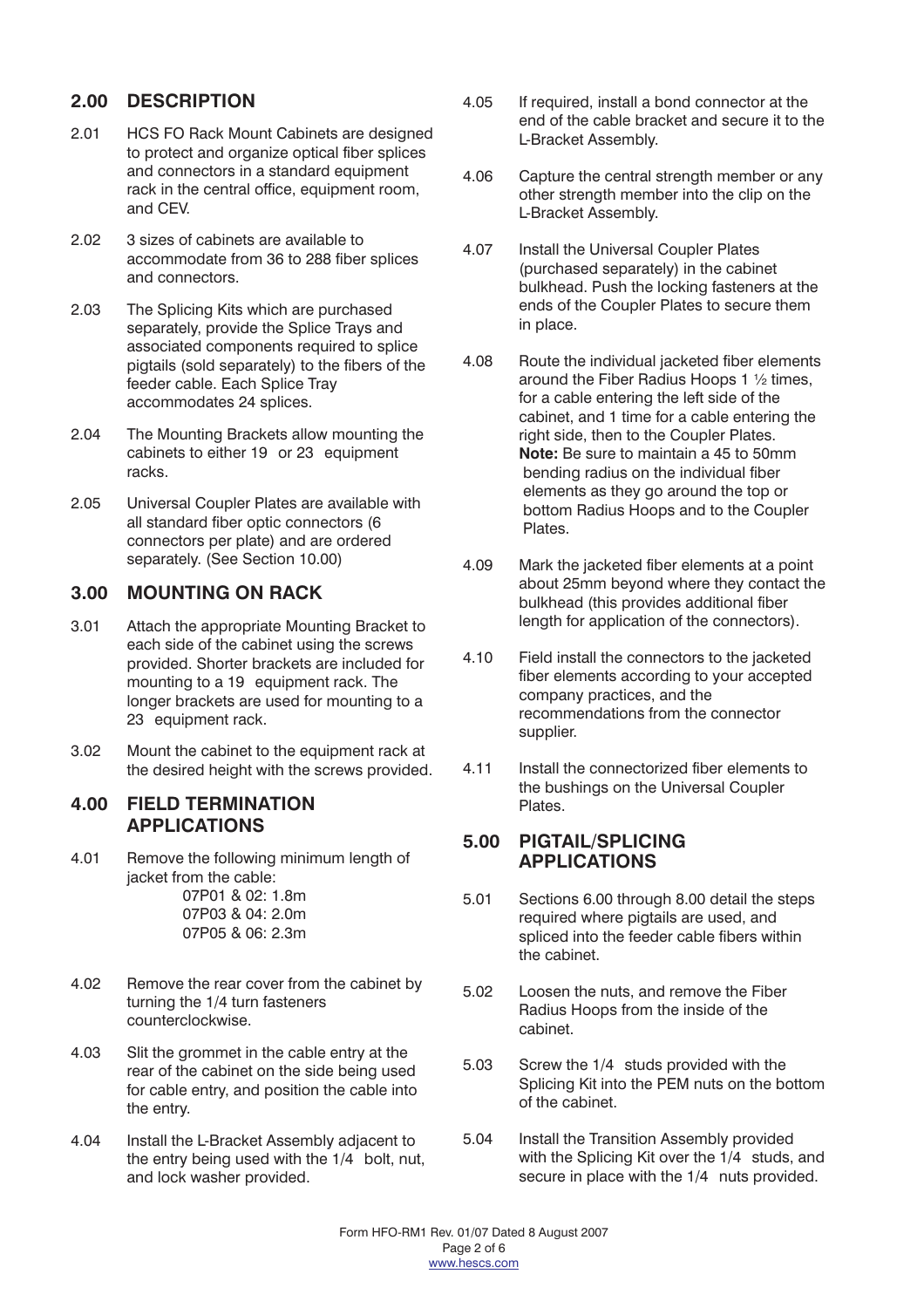#### **6.00 PREPARATION AND ROUTING OF FEEDER CABLE**

- 6.01 Remove a minimum of 2.3m of sheath from the cable, and clean cable according to accepted company practices.
- 6.02 Remove the rear cover from the cabinet by turning the 1/4-turn fasteners counterclockwise.
- 6.03 Slit the grommet in the cable entry at the rear of the cabinet on the side being used for cable entry, and position the cable into the entry.
- 6.04 Lay the buffer tubes or single-tube into the Transition Assembly. For single-tube application, skip to Step 6.10. Note: The retaining tabs on top of the Transition Assembly are removable to facilitate placement of buffer tubes.
- 6.05 Mark the buffer tubes at the back wall center-line of the Transition Assembly as shown in Figure 2. (Note that for cable entry into the right side of the cabinet, the buffer tubes are routed against the front of the



**FIGURE 2A- MARK BUFFER TUBES FOR RIGHT SIDE CABLE ENTRY**



**FIGURE 2A- MARK BUFFER TUBES FOR LEFT SIDE CABLE ENTRY**

Transition Assembly and then around to the back wall).

- 6.06 Starting with one of the buffer tubes, remove the buffer tube up to the mark, and clean the fibers per your accepted company practices.
- 6.07 Feed the fibers from this buffer tube into one of the Transport Tubes provided with the cabinet. Insert the end of the buffer tube 12mm into the Transport Tube.
- 6.08 Repeat Steps 6.06 and 6.07 for the remaining buffer tubes.
- 6.09 Using two of the tie wraps supplied with the Splice Tray(s), secure the buffer tubes and Transport Tubes to the back wall of the Transition Assembly. (Figure 3) Proceed to Step 6.15.



**FIGURE 3- SECURE BUFFER TUBES & TRANS-PORT TUBES TO TRANSITION ASSEMBLY**

- 6.10 Mark the single-tube at a point 50mm from where it enters the Transition Assembly (for either right or left side cable entry).
- 6.11 Remove the single-tube and clean the fibers per you accepted company practices. Make sure to maintain the identity of each bundle of twelve fibers.
- 6.12 Secure the single-tube to the Transition Assembly with the tie wraps provided. Use two sets of the tie down holes in the side of the Transition Assembly.
- 6.13 Feed each bundle of fibers into one of the Transport Tubes provided with the cabinet so that the end of the Transport Tubes will be located just beyond the center-line of the back wall of the Transition Assembly. (Figure 4)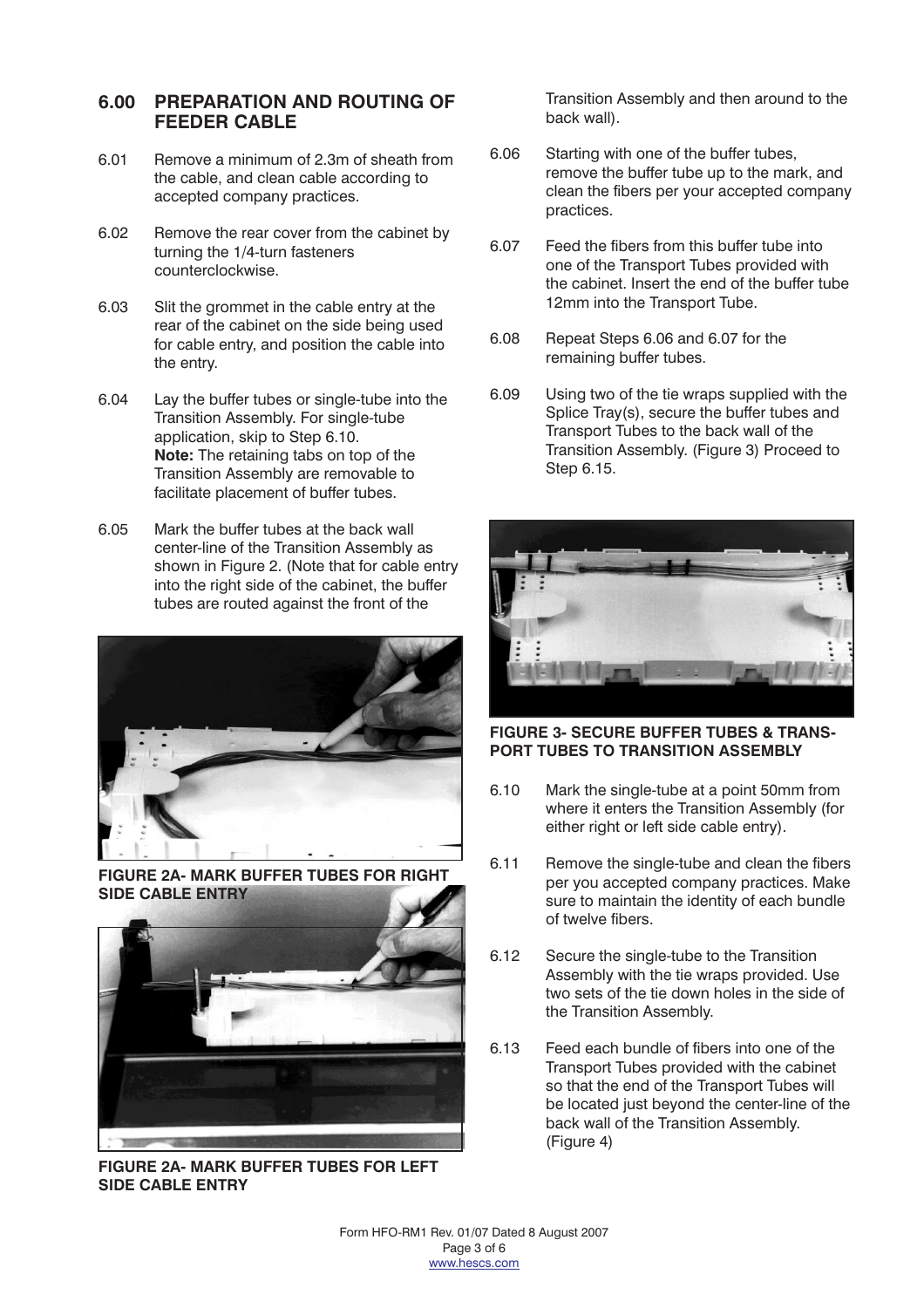

**FIGURE 4A - FIBER ROUTING & TRANSPORT TUBE LOCATION FOR RIGHT SIDE CABLE ENTRY**



**FIGURE 4B - FIBER ROUTING AND TRANSPORT TUBE LOCATION FOR LEFT SIDE CABLE ENTRY**

- 6.14 Secure the Transport Tubes to the back wall of the Transition Assembly with two of the tie wraps provided. Be sure that the fibers are not bent as they enter the Transport Tubes. If necessary, use some of the felt tape provided to secure the fibers to the Transition Assembly.
- 6.15 Carefully coil the Transport Tubes and bare fibers into the base of the Transition Assembly until a later step in this procedure.

### **7.00 PIGTAIL PREPARATION & ROUTING**

- 7.01 The required pigtail length for all types of Rack Mount Cabinet is 3m.
- 7.02 Select one of the Universal Coupler Plates (purchased separately) and install it in one of the locations in the cabinet bulkhead. Push the locking fasteners at the ends of the Coupler Plate to secure it in place.
- 7.03 Select six pigtails, clean the fiber connector, and connect them to the rear side of the Coupler Plate.
- 7.04 Route the pigtails along the Transition Assembly toward the right side of the cabinet, while maintaining a smooth bending radius behind the Coupler Plates. (Figure 5)
- 7.05 Mark the jacket of each of the pigtails at a point 50mm beyond the bending radius as shown in Figure 6.
- 7.06 Carefully remove the jacket on each pigtail



**FIGURE 5 - ROUTE THE PIGTAILS**

up to the mark. Number or color code the connector strain relief and the 900 micron tight buffer for fiber identification.



**FIGURE 6 - MARK PIGTAILS**

**Note:** HCS has pigtails available with different colored 900 micron tight buffer coating to simplify fiber identification.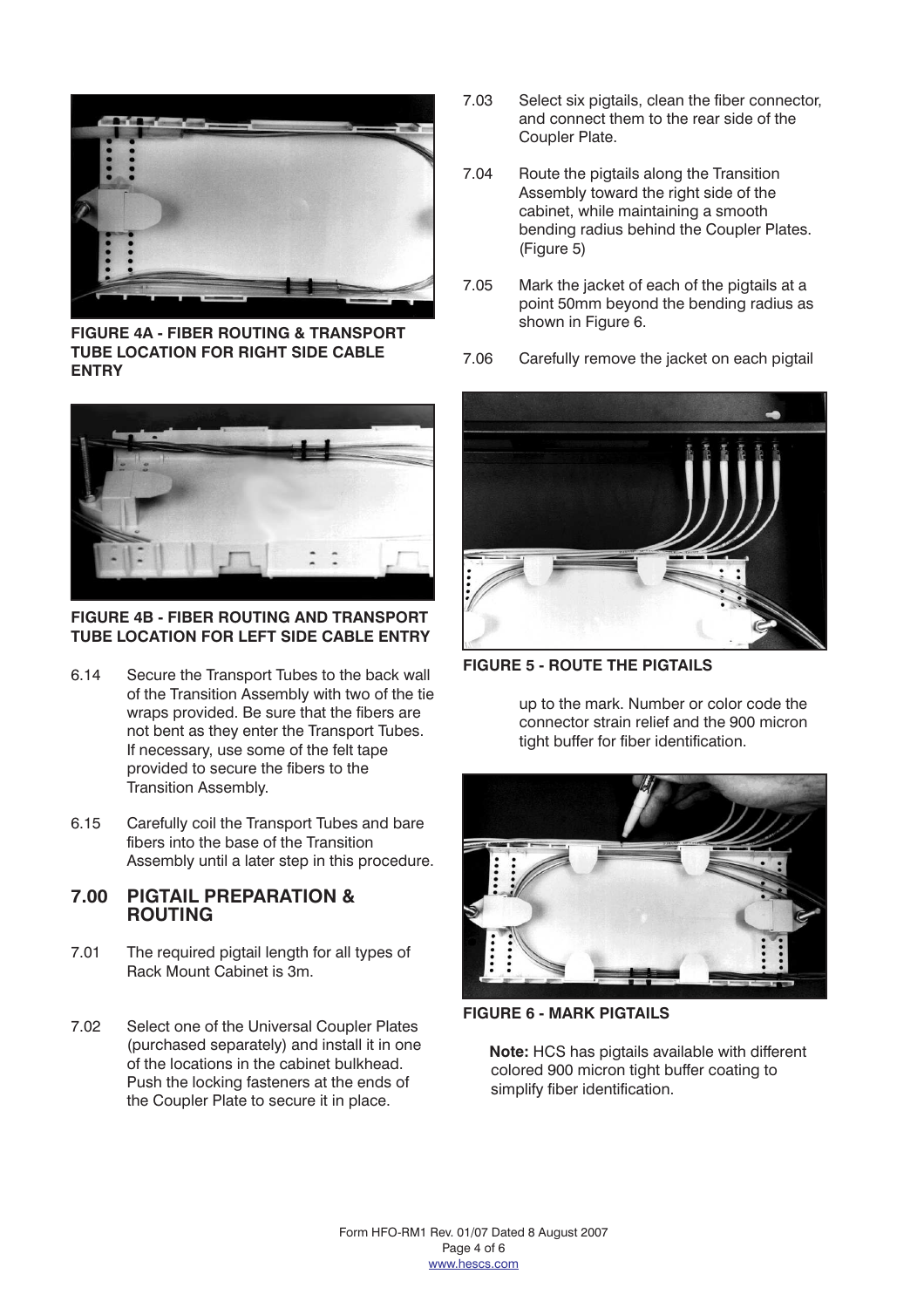- 7.07 Feed the group of six buffered fibers into the end of one the Pigtail Tube Assemblies with the larger diameter tube section, until the pigtail jackets are within the larger tube about 10 to 12mm. (Figure 7) **Note:** Moisten the ends of the pigtail jackets to ease insertion into the tube.
- 7.08 Repeat Steps 7.05 through 7.07 for each group of pigtails.

### **8.00 FIBER SPLICING AND ROUTING**



**FIGURE 7 - INSERT PIGTAILS INTO PIGTAIL TUBE ASSEMBLY**

- 8.01 Route the Transport Tubes with the feeder cable fibers and the Pigtail Tube Assemblies within the Transition Assembly so that they will exit at the front left corner of the Transition Assembly. (Figure 8).
- 8.02 Use two tie wraps to gently secure the Pigtail Assemblies to the back right side fo the Transition Assembly as shown in Figure 8.



**FIGURE 8 - ROUTE TRANSPORT AND PIGTAIL TUBES WITHIN TRANSITION ASSEMBLY**

- 8.03 Place a Splice Tray on the threaded studs over the Transition Assembly. **Note:** Install the tie wraps into the Splice Tray tie down holes prior to installing the Splice Tray. (Figure 9)
- 8.04 Select four Pigtail Assembly Tubes within the wide entry slot of the Splice Trays and the Transport Tubes and two Transport Tubes for installation onto the Splice Tray.
- 8.05 Lay the Pigtail Assembly Tubes within the



**FIGURE 9 - INSTALL TIE WRAPS INTO SPLICE TRAY**

wide entry slot of the Splice Trays and the Transport Tubes within the first two narrow slots, and mark the tubes slightly beyond the tie down locations. (Figure 10)

- 8.06 Carefully cut the tubes at the marks, and remove the excess length.
- 8.07 Secure the Pigtail Tubes and Transport Tubes to the Splice Tray with the tie wraps. (Figure 11)



**FIGURE 10 - MARK TUBES IN SPLICE TRAY**

8.08 Route the Pigtail and Feeder Cable fibers one complete turn around the Splice